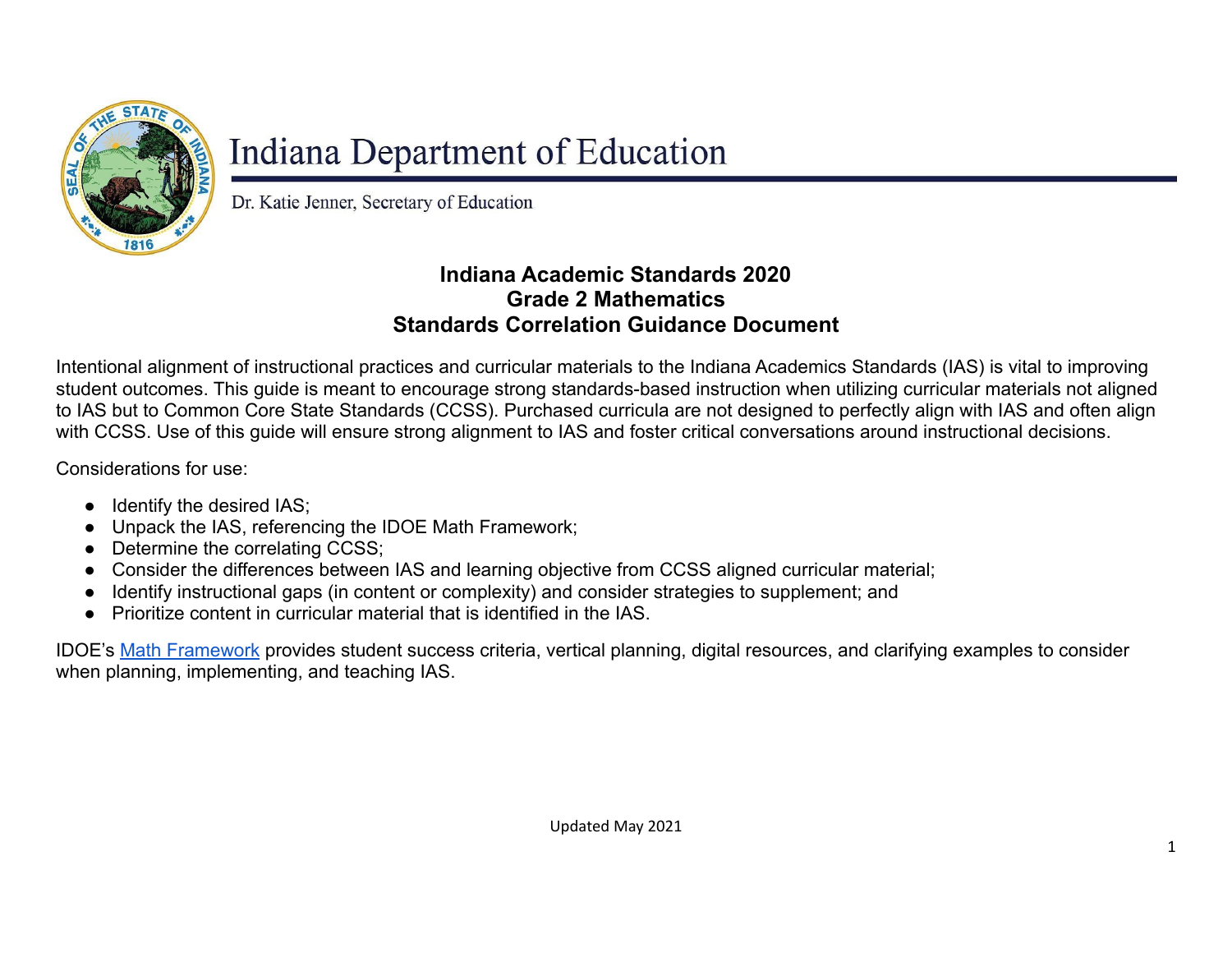| Indiana Academic Standards (IAS)<br>2020                                                                                                                                                                                                                                                                                                                                                                                                                                                                                                                                                                                                                                                                                                                                                                                                                                                                                                                                                                                                                                                                                 | <b>Common Core State Standards</b><br>(CCSS)                                                                                                                                                                                                                                                                                                                                                                                                                                                                                                                                                                                                                                                                                                                                                                                                                                                                                                                                                                                                                                                                                                                                                            | <b>Difference Between CCSS and IAS</b><br>2020                                           |
|--------------------------------------------------------------------------------------------------------------------------------------------------------------------------------------------------------------------------------------------------------------------------------------------------------------------------------------------------------------------------------------------------------------------------------------------------------------------------------------------------------------------------------------------------------------------------------------------------------------------------------------------------------------------------------------------------------------------------------------------------------------------------------------------------------------------------------------------------------------------------------------------------------------------------------------------------------------------------------------------------------------------------------------------------------------------------------------------------------------------------|---------------------------------------------------------------------------------------------------------------------------------------------------------------------------------------------------------------------------------------------------------------------------------------------------------------------------------------------------------------------------------------------------------------------------------------------------------------------------------------------------------------------------------------------------------------------------------------------------------------------------------------------------------------------------------------------------------------------------------------------------------------------------------------------------------------------------------------------------------------------------------------------------------------------------------------------------------------------------------------------------------------------------------------------------------------------------------------------------------------------------------------------------------------------------------------------------------|------------------------------------------------------------------------------------------|
|                                                                                                                                                                                                                                                                                                                                                                                                                                                                                                                                                                                                                                                                                                                                                                                                                                                                                                                                                                                                                                                                                                                          | <b>Process Standards for Mathematics</b>                                                                                                                                                                                                                                                                                                                                                                                                                                                                                                                                                                                                                                                                                                                                                                                                                                                                                                                                                                                                                                                                                                                                                                |                                                                                          |
| PS.1: Make sense of problems and<br>persevere in solving them.                                                                                                                                                                                                                                                                                                                                                                                                                                                                                                                                                                                                                                                                                                                                                                                                                                                                                                                                                                                                                                                           | MP1: Make sense of problems and<br>persevere in solving them.                                                                                                                                                                                                                                                                                                                                                                                                                                                                                                                                                                                                                                                                                                                                                                                                                                                                                                                                                                                                                                                                                                                                           | IAS removes criteria involving a graphing<br>calculator and does not distinguish between |
| Mathematically proficient students start by<br>explaining to themselves the meaning of a<br>problem and looking for entry points to its<br>solution. They analyze givens, constraints,<br>relationships, and goals. They make<br>conjectures about the form and meaning of<br>the solution and plan a solution pathway,<br>rather than simply jumping into a solution<br>attempt. They consider analogous problems<br>and try special cases and simpler forms of<br>the original problem in order to gain insight<br>into its solution. They monitor and evaluate<br>their progress and change course if<br>necessary. Mathematically proficient<br>students check their answers to problems<br>using a different method, and they<br>continually ask themselves, "Does this make<br>sense?" and "Is my answer reasonable?"<br>They understand the approaches of others<br>to solving complex problems and identify<br>correspondences between different<br>approaches. Mathematically proficient<br>students understand how mathematical<br>ideas interconnect and build on one another<br>to produce a coherent whole. | Mathematically proficient students start by<br>explaining to themselves the meaning of a<br>problem and looking for entry points to its<br>solution. They analyze givens, constraints,<br>relationships, and goals. They make<br>conjectures about the form and meaning of<br>the solution and plan a solution pathway<br>rather than simply jumping into a solution<br>attempt. They consider analogous problems,<br>and try special cases and simpler forms of<br>the original problem in order to gain insight<br>into its solution. They monitor and evaluate<br>their progress and change course if<br>necessary. Older students might, depending<br>on the context of the problem, transform<br>algebraic expressions or change the viewing<br>window on their graphing calculator to get<br>the information they need. Mathematically<br>proficient students can explain<br>correspondences between equations, verbal<br>descriptions, tables, and graphs or draw<br>diagrams of important features and<br>relationships, graph data, and search for<br>regularity or trends. Younger students might<br>rely on using concrete objects or pictures to<br>help conceptualize and solve a problem. | younger and older students.                                                              |
|                                                                                                                                                                                                                                                                                                                                                                                                                                                                                                                                                                                                                                                                                                                                                                                                                                                                                                                                                                                                                                                                                                                          | Mathematically proficient students check<br>their answers to problems using a different                                                                                                                                                                                                                                                                                                                                                                                                                                                                                                                                                                                                                                                                                                                                                                                                                                                                                                                                                                                                                                                                                                                 |                                                                                          |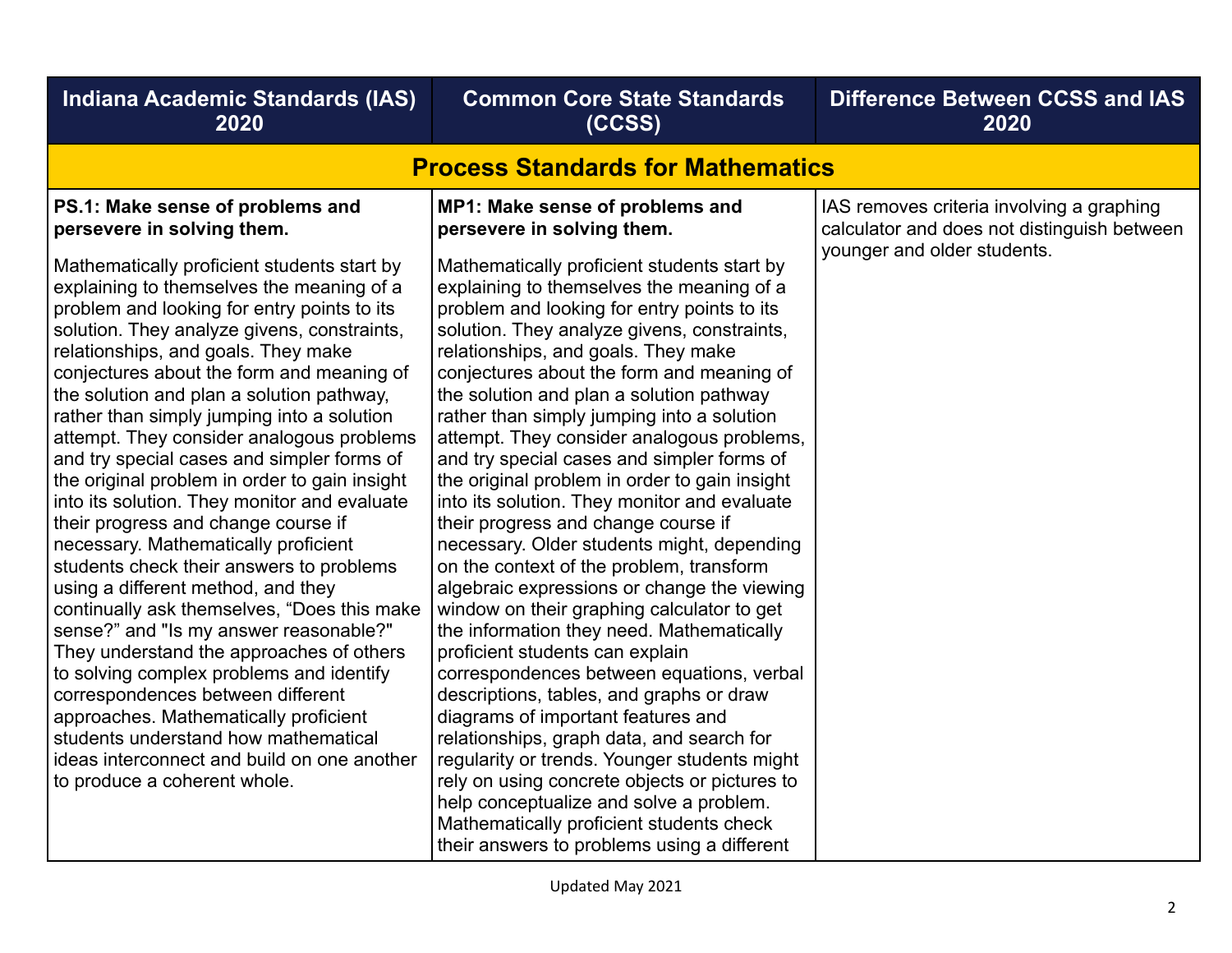|                                                                                                                                                                                                                                                                                                                                                                                                                                                                                                                                                                                                                                                                                                                                                                                                                                                                                                                                               | method, and they continually ask<br>themselves, "Does this make sense?" They<br>can understand the approaches of others to<br>solving complex problems and identify<br>correspondences between different<br>approaches.                                                                                                                                                                                                                                                                                                                                                                                                                                                                                                                                                                                                                                                                                                                       |                                                                                                                                           |
|-----------------------------------------------------------------------------------------------------------------------------------------------------------------------------------------------------------------------------------------------------------------------------------------------------------------------------------------------------------------------------------------------------------------------------------------------------------------------------------------------------------------------------------------------------------------------------------------------------------------------------------------------------------------------------------------------------------------------------------------------------------------------------------------------------------------------------------------------------------------------------------------------------------------------------------------------|-----------------------------------------------------------------------------------------------------------------------------------------------------------------------------------------------------------------------------------------------------------------------------------------------------------------------------------------------------------------------------------------------------------------------------------------------------------------------------------------------------------------------------------------------------------------------------------------------------------------------------------------------------------------------------------------------------------------------------------------------------------------------------------------------------------------------------------------------------------------------------------------------------------------------------------------------|-------------------------------------------------------------------------------------------------------------------------------------------|
| PS.2: Reason abstractly and<br>quantitatively.                                                                                                                                                                                                                                                                                                                                                                                                                                                                                                                                                                                                                                                                                                                                                                                                                                                                                                | MP.2: Reason abstractly and<br>quantitatively.                                                                                                                                                                                                                                                                                                                                                                                                                                                                                                                                                                                                                                                                                                                                                                                                                                                                                                | No content differences identified.                                                                                                        |
| Mathematically proficient students make<br>sense of quantities and their relationships in<br>problem situations. They bring two<br>complementary abilities to bear on problems<br>involving quantitative relationships: the<br>ability to decontextualize-to abstract a<br>given situation and represent it symbolically<br>and manipulate the representing symbols as<br>if they have a life of their own, without<br>necessarily attending to their referents-and<br>the ability to contextualize, to pause as<br>needed during the manipulation process in<br>order to probe into the referents for the<br>symbols involved. Quantitative reasoning<br>entails habits of creating a coherent<br>representation of the problem at hand;<br>considering the units involved; attending to<br>the meaning of quantities, not just how to<br>compute them; and knowing and flexibly<br>using different properties of operations and<br>objects. | Mathematically proficient students make<br>sense of quantities and their relationships in<br>problem situations. They bring two<br>complementary abilities to bear on problems<br>involving quantitative relationships: the<br>ability to decontextualize-to abstract a<br>given situation and represent it symbolically<br>and manipulate the representing symbols as<br>if they have a life of their own, without<br>necessarily attending to their referents-and<br>the ability to contextualize, to pause as<br>needed during the manipulation process in<br>order to probe into the referents for the<br>symbols involved. Quantitative reasoning<br>entails habits of creating a coherent<br>representation of the problem at hand;<br>considering the units involved; attending to<br>the meaning of quantities, not just how to<br>compute them; and knowing and flexibly<br>using different properties of operations and<br>objects. |                                                                                                                                           |
| PS.3: Construct viable arguments and<br>critique the reasoning of others.                                                                                                                                                                                                                                                                                                                                                                                                                                                                                                                                                                                                                                                                                                                                                                                                                                                                     | <b>MP.3: Construct viable arguments and</b><br>critique the reasoning of others.                                                                                                                                                                                                                                                                                                                                                                                                                                                                                                                                                                                                                                                                                                                                                                                                                                                              | IAS includes the justification of statements<br>that are true always, sometimes, or never.<br>IAS includes collaboration in a mathematics |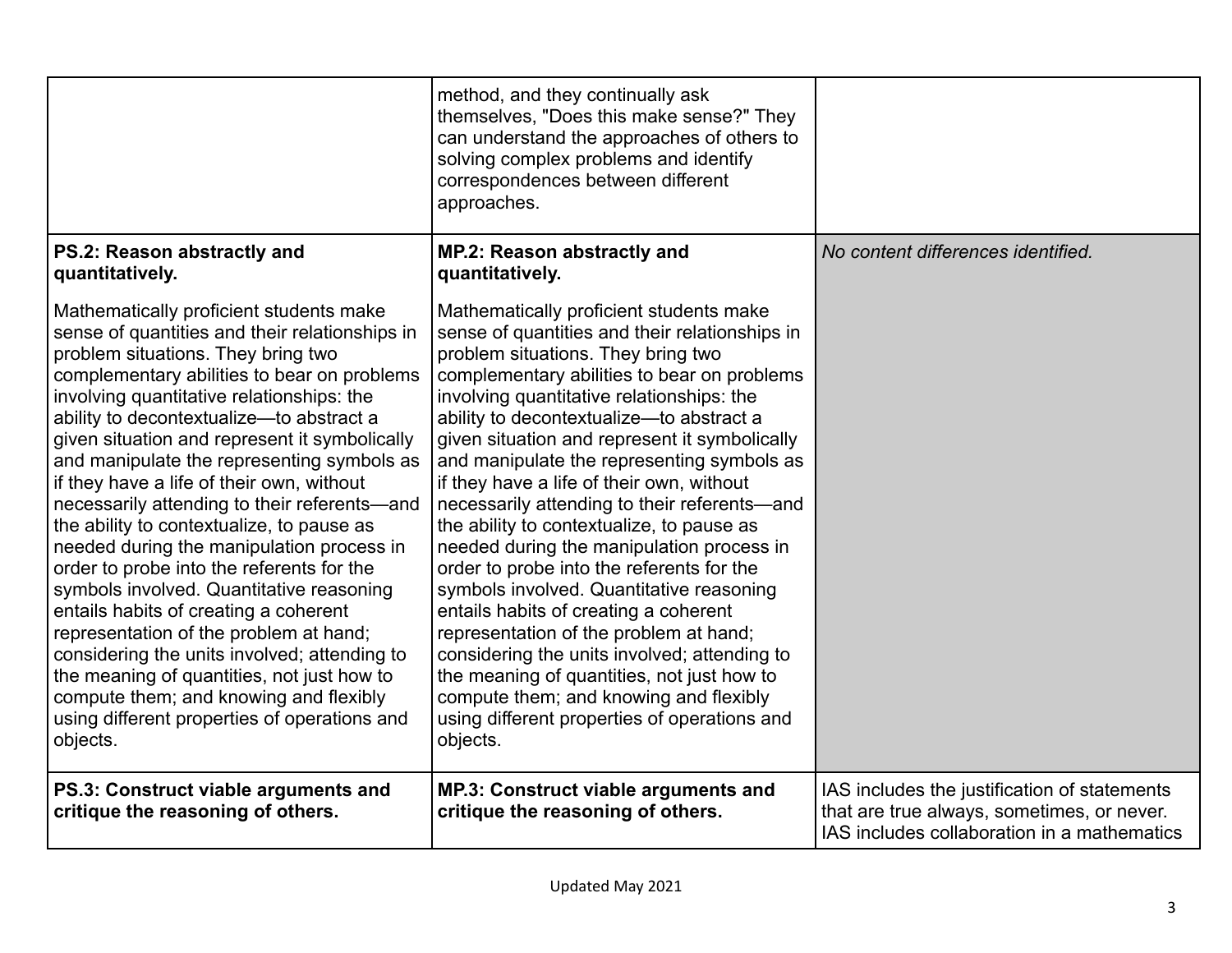Mathematically proficient students understand and use stated assumptions, definitions, and previously established results in constructing arguments. They make conjectures and build a logical progression of statements to explore the truth of their conjectures. They analyze situations by breaking them into cases and recognize and use counterexamples. They organize their mathematical thinking, justify their conclusions and communicate them to others, and respond to the arguments of others. They reason inductively about data, making plausible arguments that take into account the context from which the data arose. Mathematically proficient students are also able to compare the effectiveness of two plausible arguments, distinguish correct logic or reasoning from that which is flawed, and—if there is a flaw in an argument—explain what it is. They justify whether a given statement is true always, sometimes, or never. Mathematically proficient students participate and collaborate in a mathematics community. They listen to or read the arguments of others, decide whether they make sense, and ask useful questions to clarify or improve the arguments. Mathematically proficient students understand and use stated assumptions, definitions, and previously established results in constructing arguments. They make conjectures and build a logical progression of statements to explore the truth of their conjectures. They are able to analyze situations by breaking them into cases, and can recognize and use counterexamples. They justify their conclusions, communicate them to others, and respond to the arguments of others. They reason inductively about data, making plausible arguments that take into account the context from which the data arose. Mathematically proficient students are also able to compare the effectiveness of two plausible arguments, distinguish correct logic or reasoning from that which is flawed, and—if there is a flaw in an argument—explain what it is. Elementary students can construct arguments using concrete referents such as objects, drawings, diagrams, and actions. Such arguments can make sense and be correct, even though they are not generalized or made formal until later grades. Later, students learn to determine domains to which an argument applies. Students at all grades can listen or read the arguments of others, decide whether they make sense, and ask useful questions to clarify or improve the arguments. community and does not distinguish between younger and older students.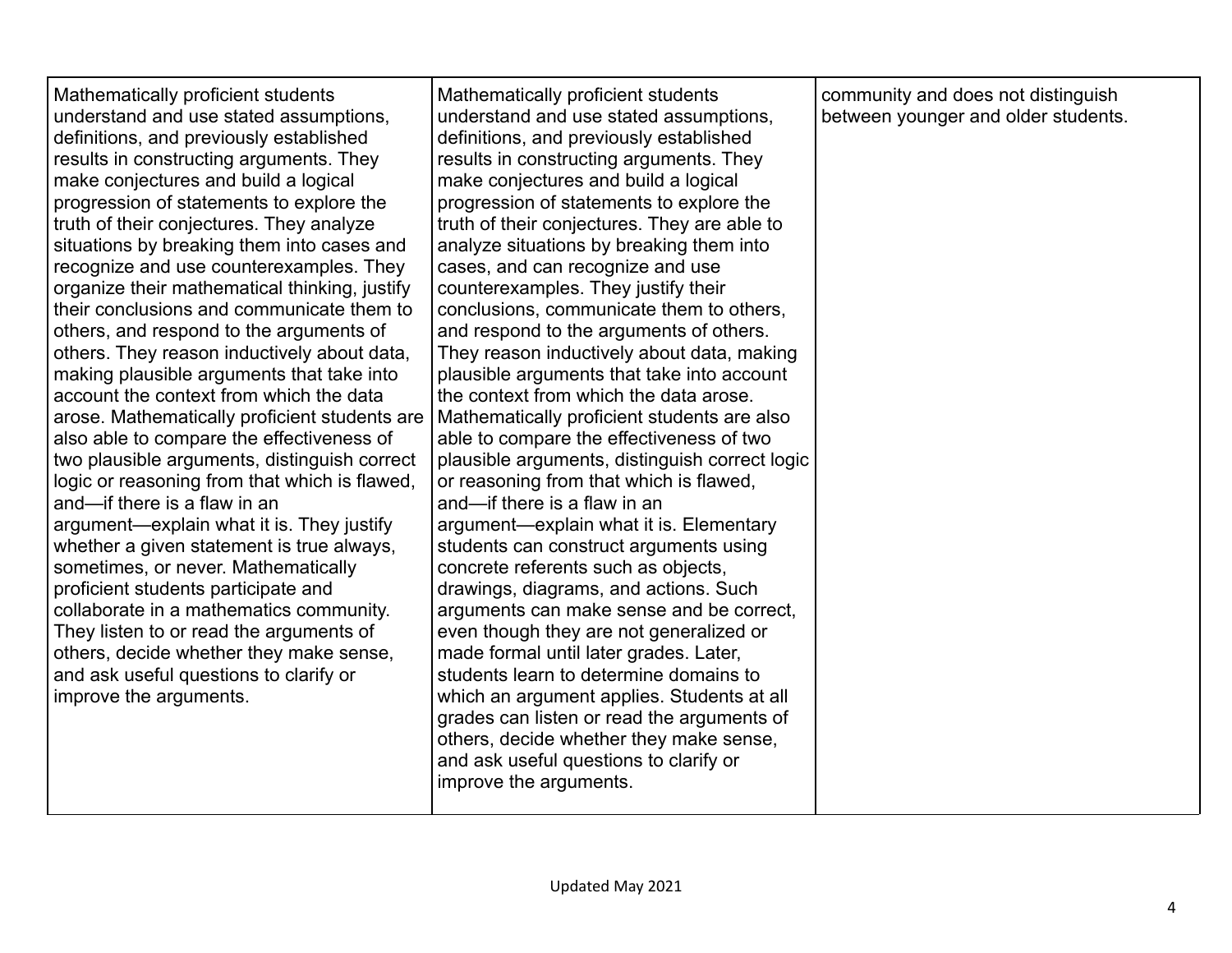| <b>PS.4: Model with mathematics.</b>                                                                                                                                                                                                                                                                                                                                                                                                                                                                                                                                                                                                                                                                                                                                                                                                                                                                                                                                                                                                         | <b>MP.4: Model with mathematics.</b>                                                                                                                                                                                                                                                                                                                                                                                                                                                                                                                                                                                                                                                                                                                                                                                                                                                                                                                                                                                                                                                                                                                                                                                                                                                        | IAS does not distinguish between younger<br>and older students. |
|----------------------------------------------------------------------------------------------------------------------------------------------------------------------------------------------------------------------------------------------------------------------------------------------------------------------------------------------------------------------------------------------------------------------------------------------------------------------------------------------------------------------------------------------------------------------------------------------------------------------------------------------------------------------------------------------------------------------------------------------------------------------------------------------------------------------------------------------------------------------------------------------------------------------------------------------------------------------------------------------------------------------------------------------|---------------------------------------------------------------------------------------------------------------------------------------------------------------------------------------------------------------------------------------------------------------------------------------------------------------------------------------------------------------------------------------------------------------------------------------------------------------------------------------------------------------------------------------------------------------------------------------------------------------------------------------------------------------------------------------------------------------------------------------------------------------------------------------------------------------------------------------------------------------------------------------------------------------------------------------------------------------------------------------------------------------------------------------------------------------------------------------------------------------------------------------------------------------------------------------------------------------------------------------------------------------------------------------------|-----------------------------------------------------------------|
| Mathematically proficient students apply the<br>mathematics they know to solve problems<br>arising in everyday life, society, and the<br>workplace using a variety of appropriate<br>strategies. They create and use a variety of<br>representations to solve problems and to<br>organize and communicate mathematical<br>ideas. Mathematically proficient students<br>apply what they know and are comfortable<br>making assumptions and approximations to<br>simplify a complicated situation, realizing<br>that these may need revision later. They are<br>able to identify important quantities in a<br>practical situation and map their<br>relationships using such tools as diagrams,<br>two-way tables, graphs, flowcharts and<br>formulas. They analyze those relationships<br>mathematically to draw conclusions. They<br>routinely interpret their mathematical results<br>in the context of the situation and reflect on<br>whether the results make sense, possibly<br>improving the model if it has not served its<br>purpose. | Mathematically proficient students can apply<br>the mathematics they know to solve<br>problems arising in everyday life, society,<br>and the workplace. In early grades, this<br>might be as simple as writing an addition<br>equation to describe a situation. In middle<br>grades, a student might apply proportional<br>reasoning to plan a school event or analyze<br>a problem in the community. By high school,<br>a student might use geometry to solve a<br>design problem or use a function to describe<br>how one quantity of interest depends on<br>another. Mathematically proficient students<br>who can apply what they know are<br>comfortable making assumptions and<br>approximations to simplify a complicated<br>situation, realizing that these may need<br>revision later. They are able to identify<br>important quantities in a practical situation<br>and map their relationships using such tools<br>as diagrams, two-way tables, graphs,<br>flowcharts and formulas. They can analyze<br>those relationships mathematically to draw<br>conclusions. They routinely interpret their<br>mathematical results in the context of the<br>situation and reflect on whether the results<br>make sense, possibly improving the model if<br>it has not served its purpose. |                                                                 |
| PS.5: Use appropriate tools strategically.                                                                                                                                                                                                                                                                                                                                                                                                                                                                                                                                                                                                                                                                                                                                                                                                                                                                                                                                                                                                   | MP.5: Use appropriate tools strategically.                                                                                                                                                                                                                                                                                                                                                                                                                                                                                                                                                                                                                                                                                                                                                                                                                                                                                                                                                                                                                                                                                                                                                                                                                                                  | IAS does not distinguish between younger                        |
| Mathematically proficient students consider<br>the available tools when solving a<br>mathematical problem. These tools might                                                                                                                                                                                                                                                                                                                                                                                                                                                                                                                                                                                                                                                                                                                                                                                                                                                                                                                 | Mathematically proficient students consider<br>the available tools when solving a<br>mathematical problem. These tools might                                                                                                                                                                                                                                                                                                                                                                                                                                                                                                                                                                                                                                                                                                                                                                                                                                                                                                                                                                                                                                                                                                                                                                | and older students.                                             |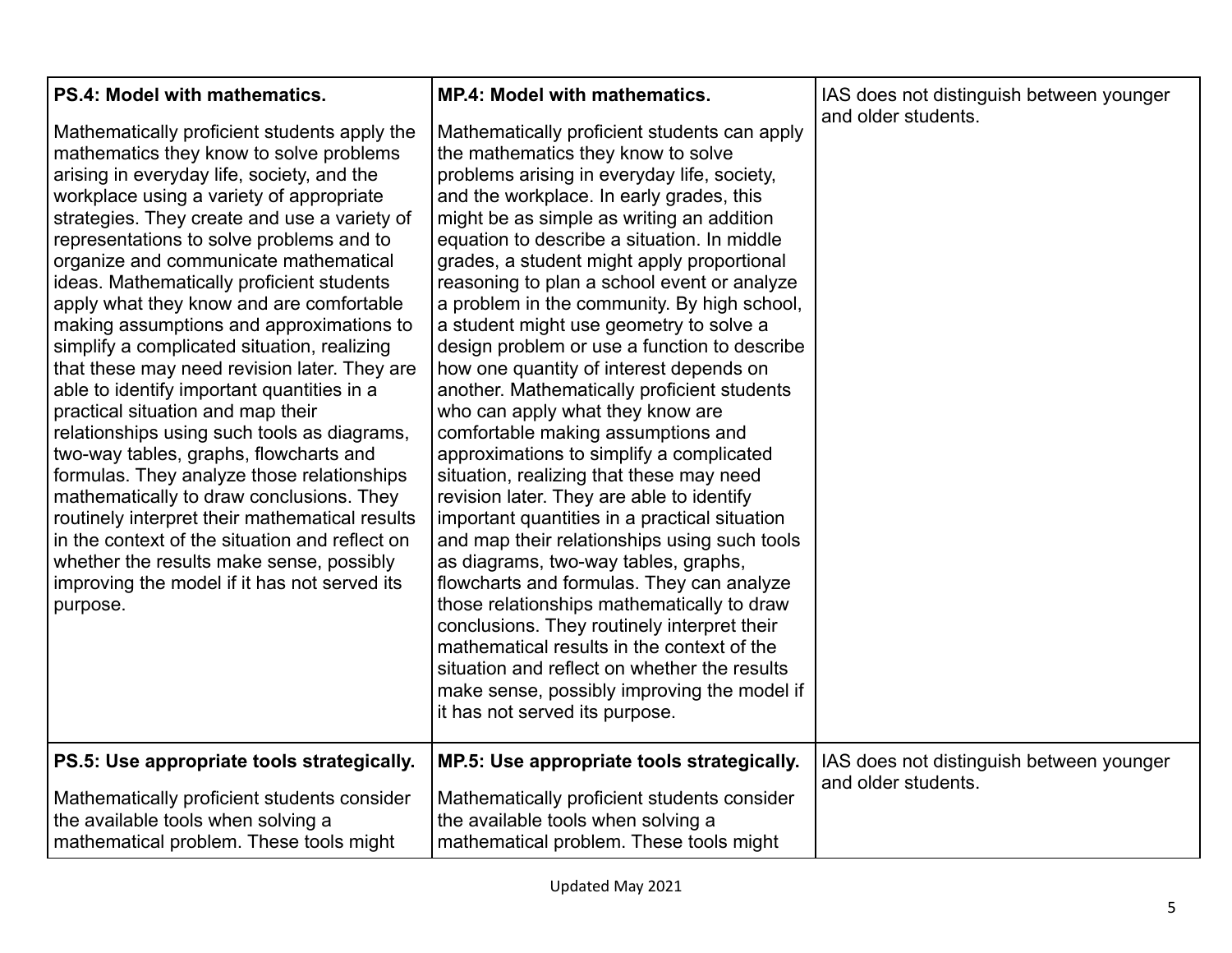| include pencil and paper, models, a ruler, a<br>protractor, a calculator, a spreadsheet, a<br>computer algebra system, a statistical<br>package, or dynamic geometry software.<br>Mathematically proficient students are<br>sufficiently familiar with tools appropriate for<br>their grade or course to make sound<br>decisions about when each of these tools<br>might be helpful, recognizing both the insight<br>to be gained and their limitations.<br>Mathematically proficient students identify<br>relevant external mathematical resources,<br>such as digital content, and use them to<br>pose or solve problems. They use<br>technological tools to explore and deepen<br>their understanding of concepts and to<br>support the development of learning<br>mathematics. They use technology to<br>contribute to concept development,<br>simulation, representation, reasoning,<br>communication and problem solving. | include pencil and paper, concrete models, a<br>ruler, a protractor, a calculator, a<br>spreadsheet, a computer algebra system, a<br>statistical package, or dynamic geometry<br>software. Proficient students are sufficiently<br>familiar with tools appropriate for their grade<br>or course to make sound decisions about<br>when each of these tools might be helpful,<br>recognizing both the insight to be gained and<br>their limitations. For example,<br>mathematically proficient high school<br>students analyze graphs of functions and<br>solutions generated using a graphing<br>calculator. They detect possible errors by<br>strategically using estimation and other<br>mathematical knowledge. When making<br>mathematical models, they know that<br>technology can enable them to visualize the<br>results of varying assumptions, explore<br>consequences, and compare predictions<br>with data. Mathematically proficient students<br>at various grade levels are able to identify<br>relevant external mathematical resources,<br>such as digital content located on a website,<br>and use them to pose or solve problems.<br>They are able to use technological tools to<br>explore and deepen their understanding of<br>concepts. |                                                                 |
|---------------------------------------------------------------------------------------------------------------------------------------------------------------------------------------------------------------------------------------------------------------------------------------------------------------------------------------------------------------------------------------------------------------------------------------------------------------------------------------------------------------------------------------------------------------------------------------------------------------------------------------------------------------------------------------------------------------------------------------------------------------------------------------------------------------------------------------------------------------------------------------------------------------------------------|------------------------------------------------------------------------------------------------------------------------------------------------------------------------------------------------------------------------------------------------------------------------------------------------------------------------------------------------------------------------------------------------------------------------------------------------------------------------------------------------------------------------------------------------------------------------------------------------------------------------------------------------------------------------------------------------------------------------------------------------------------------------------------------------------------------------------------------------------------------------------------------------------------------------------------------------------------------------------------------------------------------------------------------------------------------------------------------------------------------------------------------------------------------------------------------------------------------------------------------------------------|-----------------------------------------------------------------|
| PS.6: Attend to precision.<br>Mathematically proficient students<br>communicate precisely to others. They use<br>clear definitions, including precision. correct<br>mathematical language, in discussion with<br>others and in their own reasoning. They                                                                                                                                                                                                                                                                                                                                                                                                                                                                                                                                                                                                                                                                        | MP.6: Attend to precision.<br>Mathematically proficient students try to<br>communicate precisely to others. They try to<br>use clear definitions in discussion with<br>others and in their own reasoning. They<br>state the meaning of the symbols they                                                                                                                                                                                                                                                                                                                                                                                                                                                                                                                                                                                                                                                                                                                                                                                                                                                                                                                                                                                                    | IAS does not distinguish between younger<br>and older students. |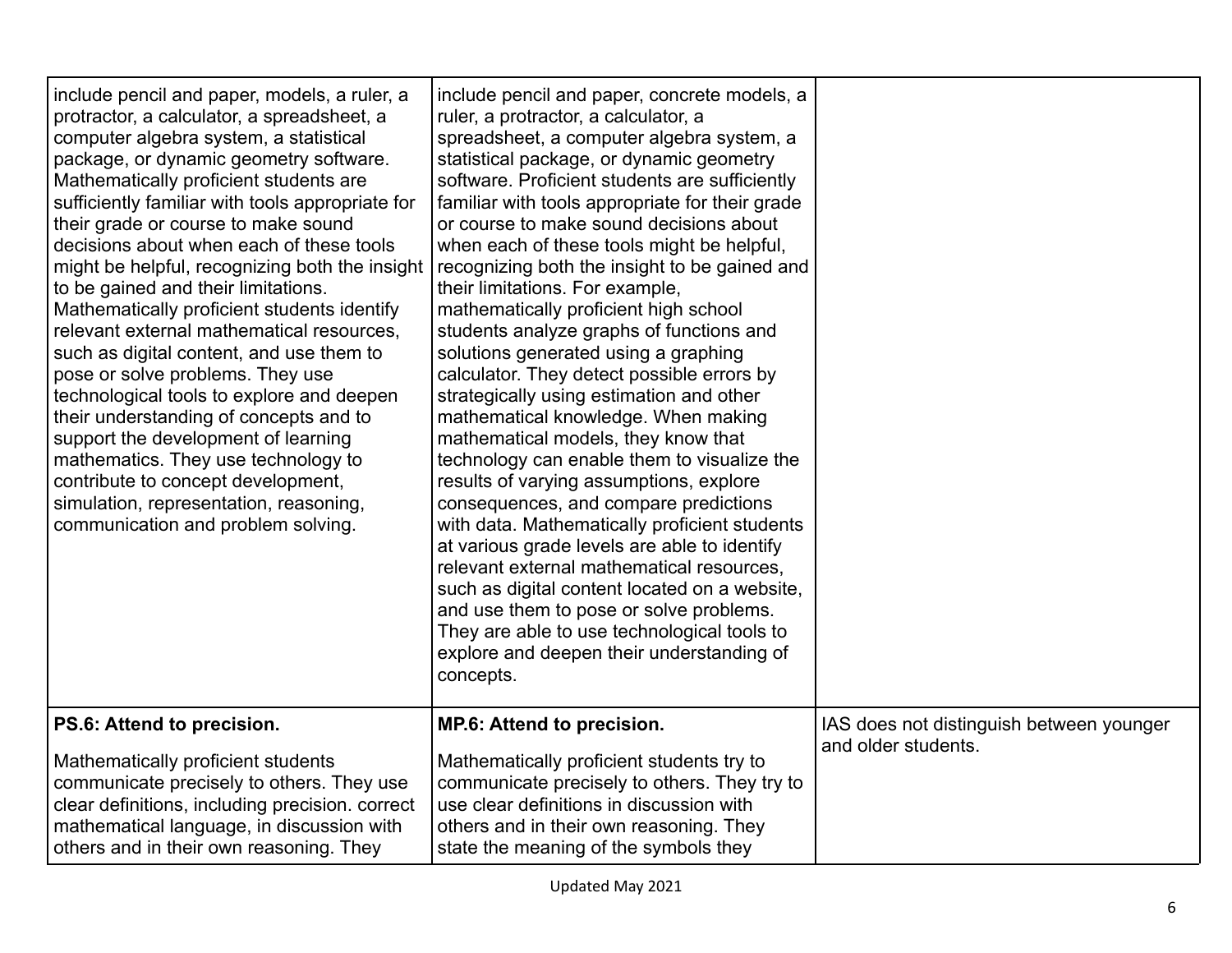| state the meaning of the symbols they<br>choose, including using the equal sign<br>consistently and appropriately. They express<br>solutions clearly and logically by using the<br>appropriate mathematical terms and<br>notation. They specify units of measure and<br>label axes to clarify the correspondence with<br>quantities in a problem. They calculate<br>accurately and efficiently and check the<br>validity of their results in the context of the<br>problem. They express numerical answers<br>with a degree of precision appropriate for the<br>problem context. | choose, including using the equal sign<br>consistently and appropriately. They are<br>careful about specifying units of measure,<br>and labeling axes to clarify the<br>correspondence with quantities in a problem.<br>They calculate accurately and efficiently,<br>express numerical answers with a degree of<br>precision appropriate for the problem<br>context. In the elementary grades, students<br>give carefully formulated explanations to<br>each other. By the time they reach high<br>school they have learned to examine claims<br>and make explicit use of definitions. |  |
|----------------------------------------------------------------------------------------------------------------------------------------------------------------------------------------------------------------------------------------------------------------------------------------------------------------------------------------------------------------------------------------------------------------------------------------------------------------------------------------------------------------------------------------------------------------------------------|-----------------------------------------------------------------------------------------------------------------------------------------------------------------------------------------------------------------------------------------------------------------------------------------------------------------------------------------------------------------------------------------------------------------------------------------------------------------------------------------------------------------------------------------------------------------------------------------|--|
|----------------------------------------------------------------------------------------------------------------------------------------------------------------------------------------------------------------------------------------------------------------------------------------------------------------------------------------------------------------------------------------------------------------------------------------------------------------------------------------------------------------------------------------------------------------------------------|-----------------------------------------------------------------------------------------------------------------------------------------------------------------------------------------------------------------------------------------------------------------------------------------------------------------------------------------------------------------------------------------------------------------------------------------------------------------------------------------------------------------------------------------------------------------------------------------|--|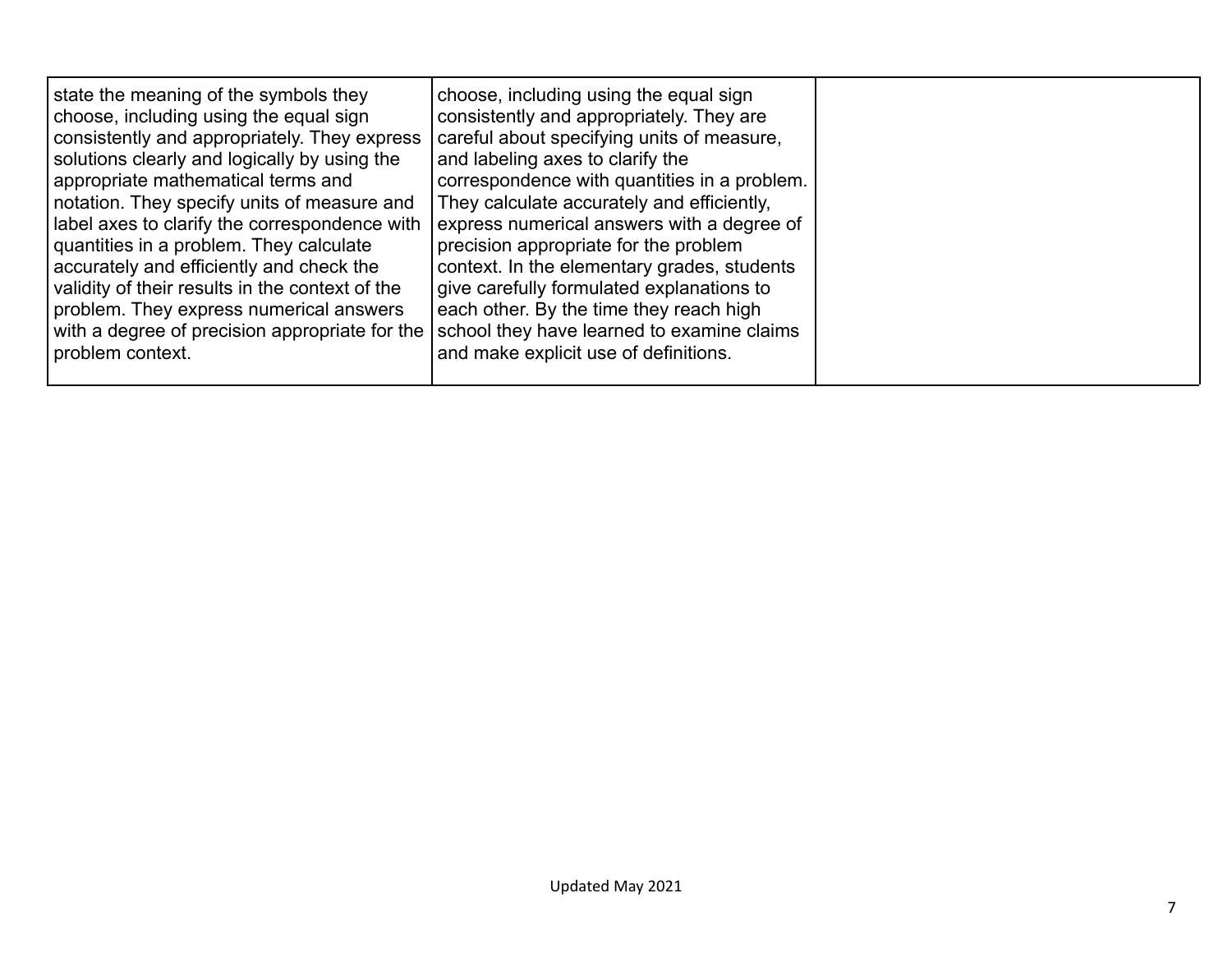| PS.7: Look for and make use of structure.<br>Mathematically proficient students look<br>closely to discern a pattern or structure.<br>They step back for an overview and shift<br>perspective. They recognize and use<br>properties of operations and equality. They<br>organize and classify geometric shapes<br>based on their attributes. They see<br>expressions, equations, and geometric<br>figures as single objects or as being<br>composed of several objects. | MP.7: Look for and make use of structure.<br>Mathematically proficient students look<br>closely to discern a pattern or structure.<br>Young students, for example, might notice<br>that three and seven more is the same<br>amount as seven and three more, or they<br>may sort a collection of shapes according to<br>how many sides the shapes have. Later,<br>students will see $7 \times 8$ equals the well<br>remembered $7 \times 5 + 7 \times 3$ , in preparation for<br>learning about the distributive property. In<br>the expression $x^2$ + 9x + 14, older students<br>can see the 14 as $2 \times 7$ and the 9 as $2 + 7$ .<br>They recognize the significance of an<br>existing line in a geometric figure and can<br>use the strategy of drawing an auxiliary line<br>for solving problems. They also can step<br>back for an overview and shift perspective.<br>They can see complicated things, such as<br>some algebraic expressions, as single<br>objects or as being composed of several<br>objects. For example, they can see 5 - 3(x -<br>$y$ <sup>2</sup> as 5 minus a positive number times a<br>square and use that to realize that its value<br>cannot be more than 5 for any real numbers<br>x and y. | IAS has removed examples and does not<br>distinguish between younger and older<br>students. |
|-------------------------------------------------------------------------------------------------------------------------------------------------------------------------------------------------------------------------------------------------------------------------------------------------------------------------------------------------------------------------------------------------------------------------------------------------------------------------|---------------------------------------------------------------------------------------------------------------------------------------------------------------------------------------------------------------------------------------------------------------------------------------------------------------------------------------------------------------------------------------------------------------------------------------------------------------------------------------------------------------------------------------------------------------------------------------------------------------------------------------------------------------------------------------------------------------------------------------------------------------------------------------------------------------------------------------------------------------------------------------------------------------------------------------------------------------------------------------------------------------------------------------------------------------------------------------------------------------------------------------------------------------------------------------------------------------------------------|---------------------------------------------------------------------------------------------|
| PS.8: Look for and express regularity in<br>repeated reasoning.<br>Mathematically proficient students notice if<br>calculations are repeated and look for<br>general methods and shortcuts. They notice<br>regularity in mathematical problems and<br>their work to create a rule or                                                                                                                                                                                    | MP.8: Look for and express regularity in<br>repeated reasoning.<br>Mathematically proficient students notice if<br>calculations are repeated, and look both for<br>general methods and for shortcuts. Upper<br>elementary students might notice when<br>dividing 25 by 11 that they are repeating the                                                                                                                                                                                                                                                                                                                                                                                                                                                                                                                                                                                                                                                                                                                                                                                                                                                                                                                           | IAS has removed examples and does not<br>distinguish between younger and older<br>students. |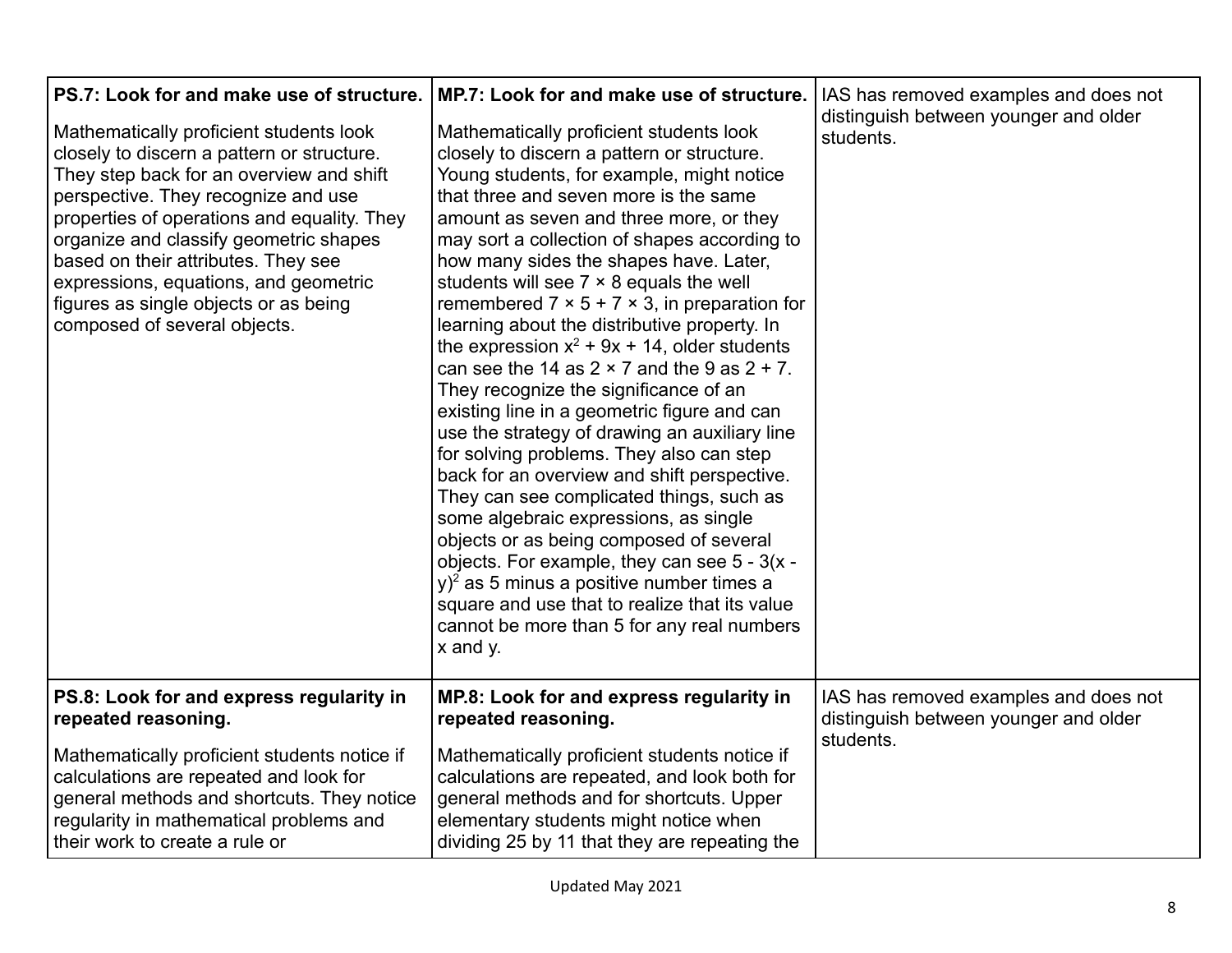| formula. Mathematically proficient students<br>maintain oversight of the process, while<br>attending to the details as they solve a<br>problem. They continually evaluate the<br>reasonableness of their intermediate results. | same calculations over and over again, and<br>conclude they have a repeating decimal. By<br>paying attention to the calculation of slope<br>as they repeatedly check whether points are<br>on the line through (1, 2) with slope 3,<br>middle school students might abstract the<br>equation $(y - 2)/(x - 1) = 3$ . Noticing the<br>regularity in the way terms cancel when<br>expanding $(x - 1)(x + 1)$ , $(x - 1)(x2 + x + 1)$ ,<br>and $(x - 1)(x^3 + x^2 + x + 1)$ might lead them to<br>the general formula for the sum of a<br>geometric series. As they work to solve a<br>problem, mathematically proficient students<br>maintain oversight of the process, while<br>attending to the details. They continually<br>evaluate the reasonableness of their<br>intermediate results. |  |
|--------------------------------------------------------------------------------------------------------------------------------------------------------------------------------------------------------------------------------|--------------------------------------------------------------------------------------------------------------------------------------------------------------------------------------------------------------------------------------------------------------------------------------------------------------------------------------------------------------------------------------------------------------------------------------------------------------------------------------------------------------------------------------------------------------------------------------------------------------------------------------------------------------------------------------------------------------------------------------------------------------------------------------------|--|
|--------------------------------------------------------------------------------------------------------------------------------------------------------------------------------------------------------------------------------|--------------------------------------------------------------------------------------------------------------------------------------------------------------------------------------------------------------------------------------------------------------------------------------------------------------------------------------------------------------------------------------------------------------------------------------------------------------------------------------------------------------------------------------------------------------------------------------------------------------------------------------------------------------------------------------------------------------------------------------------------------------------------------------------|--|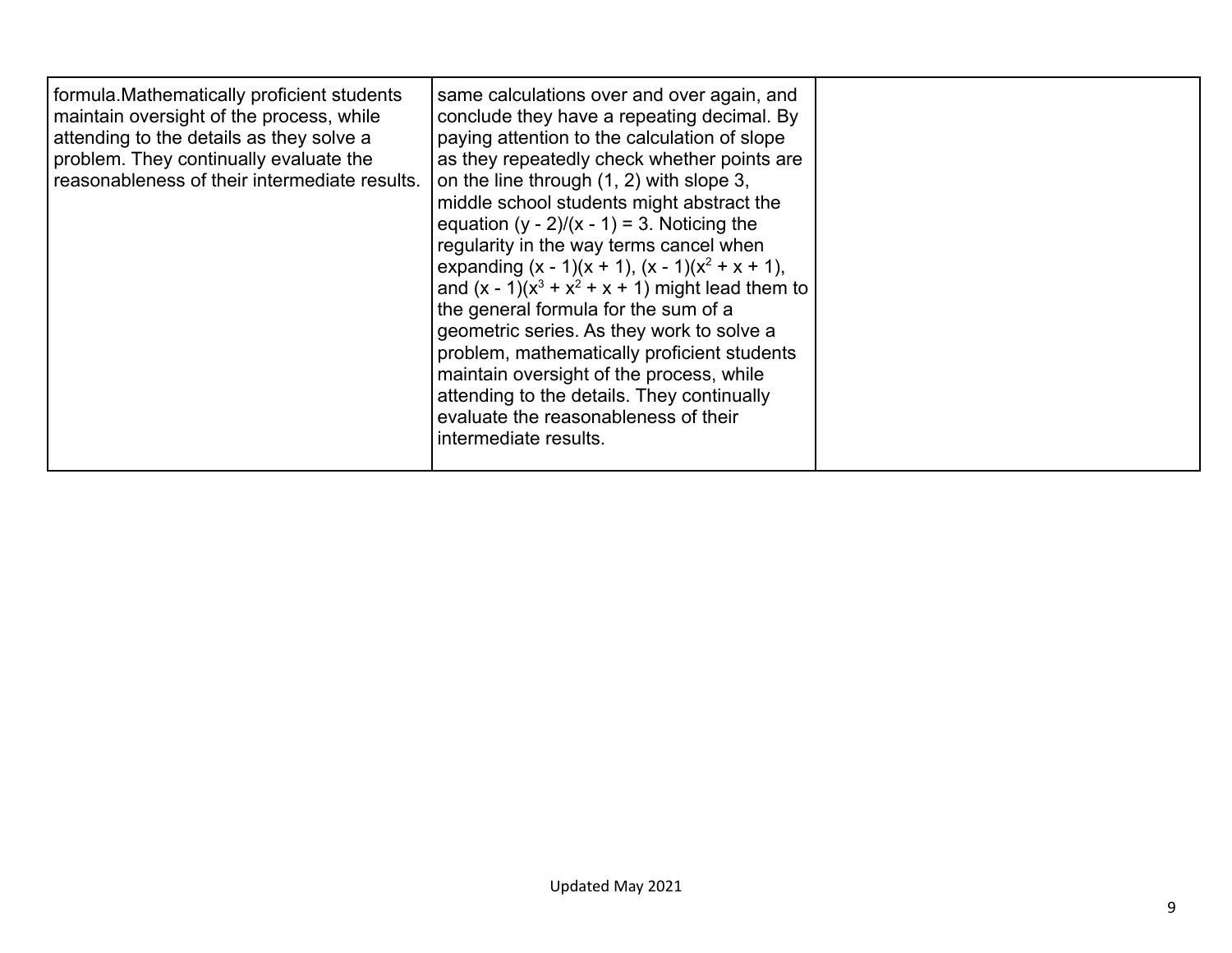| <b>Indiana Academic Standards (IAS)</b><br>2020                                                                                                                                                                                                                   | <b>Common Core State Standards</b><br>(CCSS)                                                                                                                                                                                                               | <b>Difference Between CCSS and IAS</b><br>2020                                                                                                                                 |
|-------------------------------------------------------------------------------------------------------------------------------------------------------------------------------------------------------------------------------------------------------------------|------------------------------------------------------------------------------------------------------------------------------------------------------------------------------------------------------------------------------------------------------------|--------------------------------------------------------------------------------------------------------------------------------------------------------------------------------|
|                                                                                                                                                                                                                                                                   | <b>Number Sense</b>                                                                                                                                                                                                                                        |                                                                                                                                                                                |
| 2.NS.1: Count by ones, twos, fives, tens,<br>and hundreds up to at least 1,000 from any<br>given number.                                                                                                                                                          | 2.NBT.2: Count within 1000; skip-count by<br>5s, 10s, and 100s.                                                                                                                                                                                            | IAS requires students to count by ones and<br>twos and does not specify a range ending at<br>1,000.                                                                            |
| 2.NS.2: Read and write whole numbers up<br>to 1,000. Use words, models, standard form<br>and expanded form to represent and show<br>equivalent forms of whole numbers up to<br>1,000.                                                                             | <b>2.NBT.3: Read and write numbers to 1000</b><br>using base-ten numerals, number names,<br>and expanded form.                                                                                                                                             | IAS requires students to use words and<br>models.                                                                                                                              |
| 2.NS.3: Plot and compare whole numbers<br>up to 1,000 on a number line.                                                                                                                                                                                           | 2.MD.6: Represent whole numbers as<br>lengths from 0 on a number line diagram<br>with equally spaced points corresponding to<br>the numbers $0, 1, 2, \ldots$ , and represent<br>whole-number sums and differences within<br>100 on a number line diagram. | IAS requires students to plot and compare<br>whole numbers within 1,000.<br>IAS does not require students to represent<br>sums and differences within 100 on a<br>number line. |
| <b>2.NS.4:</b> Match the ordinal numbers first,<br>second, third, etc., with an ordered set up to<br>30 items.                                                                                                                                                    | No CCSS equivalent.                                                                                                                                                                                                                                        |                                                                                                                                                                                |
| 2.NS.5: Determine whether a group of<br>objects (up to 20) has an odd or even<br>number of members (e.g., by placing that<br>number of objects in two groups of the same<br>size and recognizing that for even numbers<br>no object will be left over and for odd | 2.0A.3: Determine whether a group of<br>objects (up to 20) has an odd or even<br>number of members, e.g., by pairing objects<br>or counting them by 2s; write an equation to<br>express an even number as a sum of two<br>equal addends.                   | IAS does not require students to write an<br>equation to express an even number as a<br>sum of two equal addends.                                                              |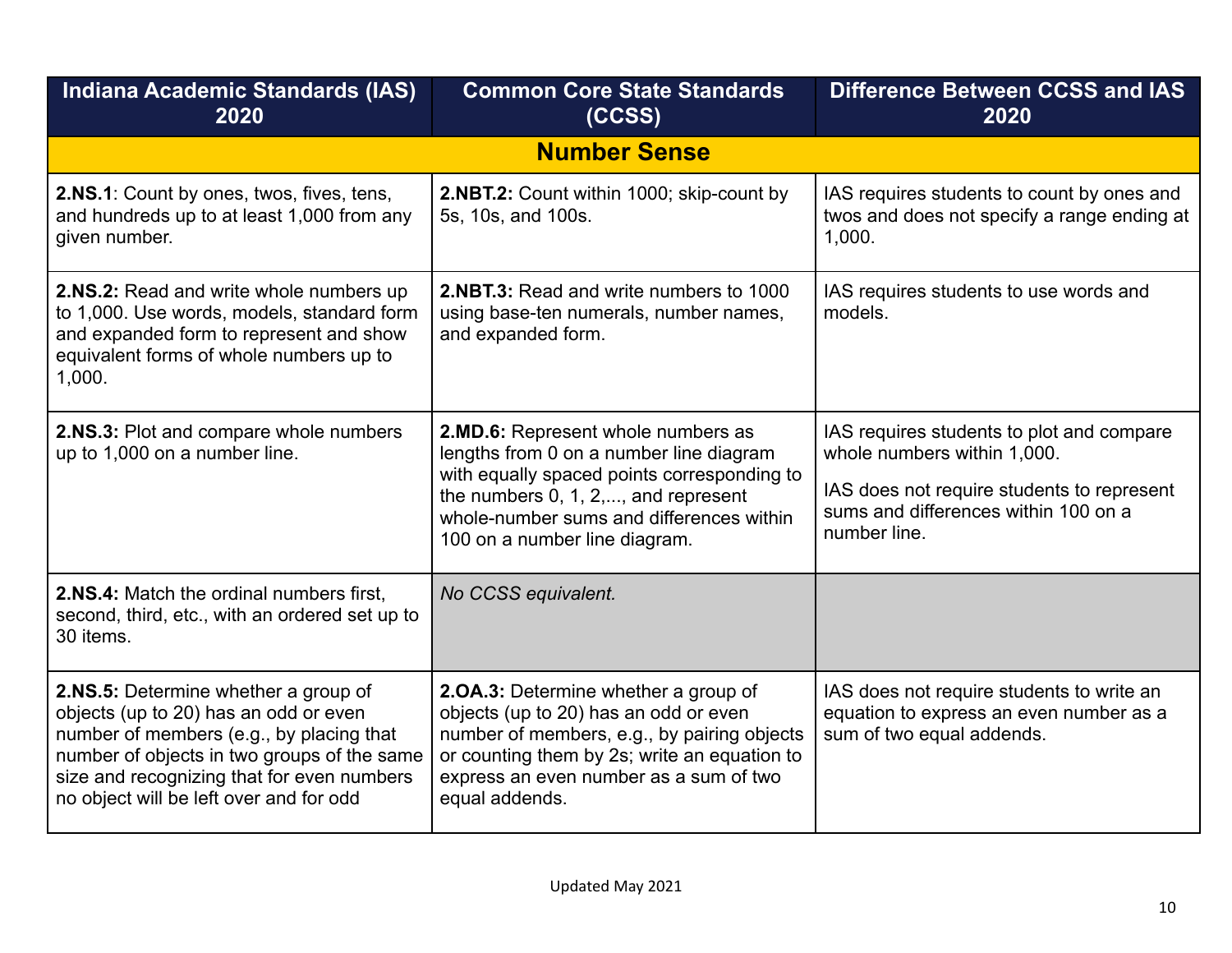| numbers one object will be left over, or by<br>pairing objects or counting them by 2s).                                                                                                                                                                                                                                                                                                                                                                           |                                                                                                                                                                                                                                                                                                                                                                                                                                                                                                                                                                                                                            |                                                                                         |
|-------------------------------------------------------------------------------------------------------------------------------------------------------------------------------------------------------------------------------------------------------------------------------------------------------------------------------------------------------------------------------------------------------------------------------------------------------------------|----------------------------------------------------------------------------------------------------------------------------------------------------------------------------------------------------------------------------------------------------------------------------------------------------------------------------------------------------------------------------------------------------------------------------------------------------------------------------------------------------------------------------------------------------------------------------------------------------------------------------|-----------------------------------------------------------------------------------------|
| <b>2.NS.6:</b> Understand that the three digits of a<br>three-digit number represent amounts of<br>hundreds, tens, and ones (e.g., 706 equals<br>7 hundreds, 0 tens, and 6 ones).<br>Understand that 100 can be thought of as a<br>group of ten tens - called a "hundred."<br>Understand that the numbers 100, 200, 300,<br>400, 500, 600, 700, 800, 900 refer to one,<br>two, three, four, five, six, seven, eight, or<br>nine hundreds (and 0 tens and 0 ones). | <b>2.NBT.1a:</b> Understand that the three digits<br>of a three-digit number represent amounts<br>of hundreds, tens, and ones; e.g., 706<br>equals 7 hundreds, 0 tens, and 6 ones. 100<br>can be thought of as a bundle of ten tens -<br>called a "hundred."<br><b>2.NBT.1b:</b> Understand that the three digits<br>of a three-digit number represent amounts<br>of hundreds, tens, and ones; e.g., 706<br>equals 7 hundreds, 0 tens, and 6 ones. The<br>numbers 100, 200, 300, 400, 500, 600, 700,<br>800, 900 refer to one, two, three, four, five,<br>six, seven, eight, or nine hundreds (and 0)<br>tens and 0 ones). | No content differences identified.                                                      |
| 2.NS.7: Use place value understanding to<br>compare two three-digit numbers based on<br>meanings of the hundreds, tens, and ones<br>digits, using $>$ , $=$ , and $\le$ symbols to record<br>the results of comparisons.                                                                                                                                                                                                                                          | 2.NBT.4: Compare two three-digit numbers<br>based on meanings of the hundreds, tens,<br>and ones digits, using $>$ , $=$ , and $\le$ symbols<br>to record the results of comparisons.                                                                                                                                                                                                                                                                                                                                                                                                                                      | IAS specifies using place value<br>understanding to compare two three-digit<br>numbers. |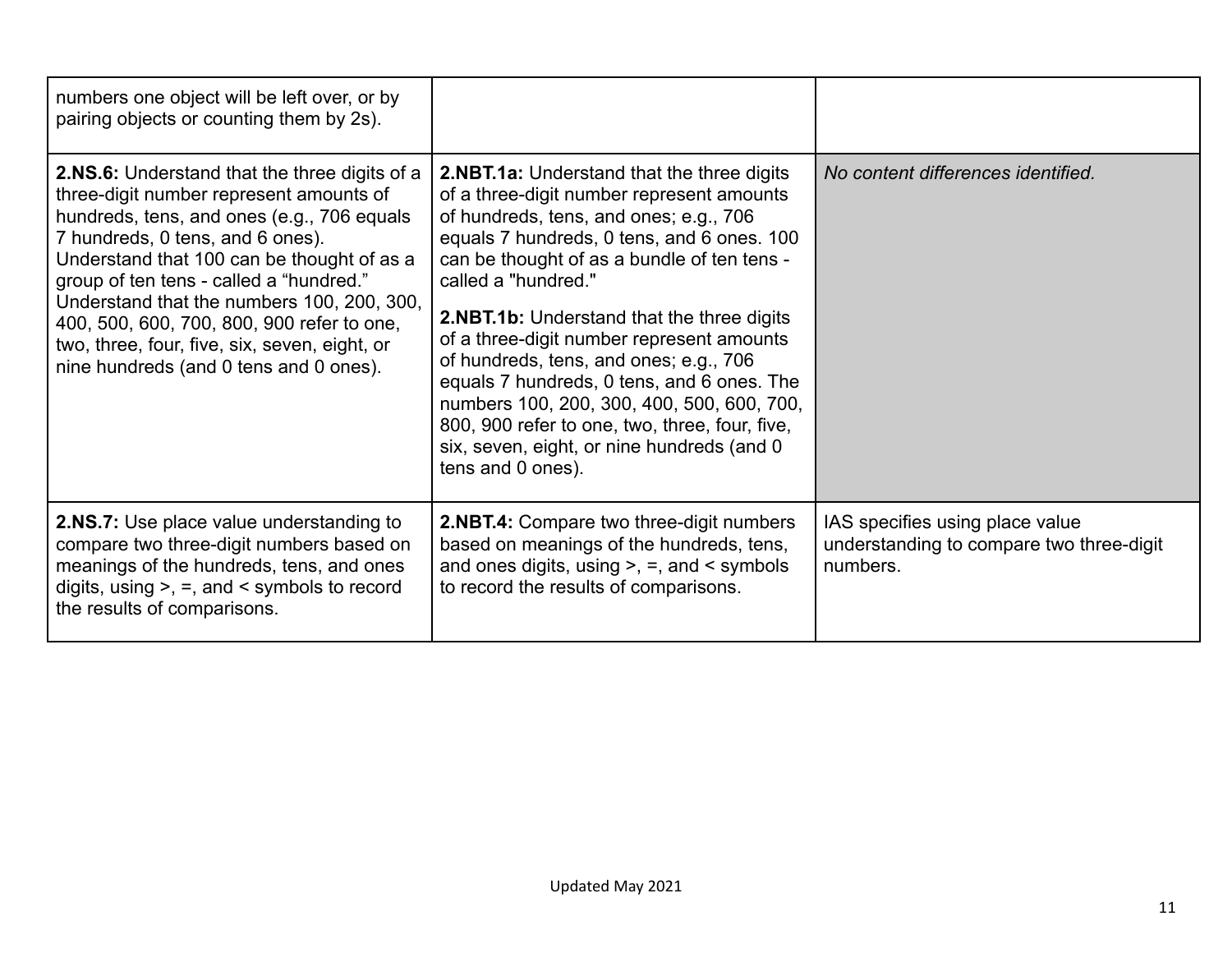| <b>Indiana Academic Standards (IAS)</b><br>2020                                                                                                                                                                                                                                                                                                                                                                                                           | <b>Common Core State Standards</b><br>(CCSS)                                                                                                                                                                                                                                                                                                             | <b>Difference Between CCSS and IAS</b><br>2020                                                                                                                                              |
|-----------------------------------------------------------------------------------------------------------------------------------------------------------------------------------------------------------------------------------------------------------------------------------------------------------------------------------------------------------------------------------------------------------------------------------------------------------|----------------------------------------------------------------------------------------------------------------------------------------------------------------------------------------------------------------------------------------------------------------------------------------------------------------------------------------------------------|---------------------------------------------------------------------------------------------------------------------------------------------------------------------------------------------|
|                                                                                                                                                                                                                                                                                                                                                                                                                                                           | <b>Computation and Algebraic Thinking</b>                                                                                                                                                                                                                                                                                                                |                                                                                                                                                                                             |
| 2.CA.1: Add and subtract fluently within<br>100.                                                                                                                                                                                                                                                                                                                                                                                                          | 2. OA. 2: Fluently add and subtract within 20<br>using mental strategies. By end of Grade 2,<br>know from memory sums all of two one-digit<br>numbers.<br>2.NBT.5: Fluently add and subtract within<br>100 using strategies based on place value,<br>properties of operations, and/or the<br>relationship between addition and<br>subtraction.           | IAS requires students to add and subtract<br>fluently within 100.<br>IAS does not require students to memorize<br>all sums of two one-digit numbers or use<br>specific strategies to solve. |
| 2.CA.2: Solve real-world problems involving<br>addition and subtraction within 100 in<br>situations of adding to, taking from, putting<br>together, taking apart, and comparing, with<br>unknowns in all parts of the addition or<br>subtraction problem (e.g., by using drawings<br>and equations with a symbol for the<br>unknown number to represent the problem).<br>Use estimation to decide whether answers<br>are reasonable in addition problems. | <b>2.0A.1:</b> Use addition and subtraction within<br>100 to solve one- and two-step word<br>problems involving situations of adding to,<br>taking from, putting together, taking apart,<br>and comparing, with unknowns in all<br>positions, e.g., by using drawings and<br>equations with a symbol for the unknown<br>number to represent the problem. | IAS specifies real-world problems and<br>requires students to use estimation to<br>decide answer reasonableness in addition<br>problems.                                                    |
| 2.CA.3: Solve real-world problems involving<br>addition and subtraction within 100 in<br>situations involving lengths that are given in<br>the same units (e.g., by using drawings,<br>such as drawings of rulers, and equations<br>with a symbol for the unknown number to<br>represent the problem).                                                                                                                                                    | <b>2.MD.5:</b> Use addition and subtraction within<br>100 to solve word problems involving<br>lengths that are given in the same units,<br>e.g., by using drawings (such as drawings of<br>rulers) and equations with a symbol for the<br>unknown number to represent the problem.                                                                       | IAS specifies real-world problems.                                                                                                                                                          |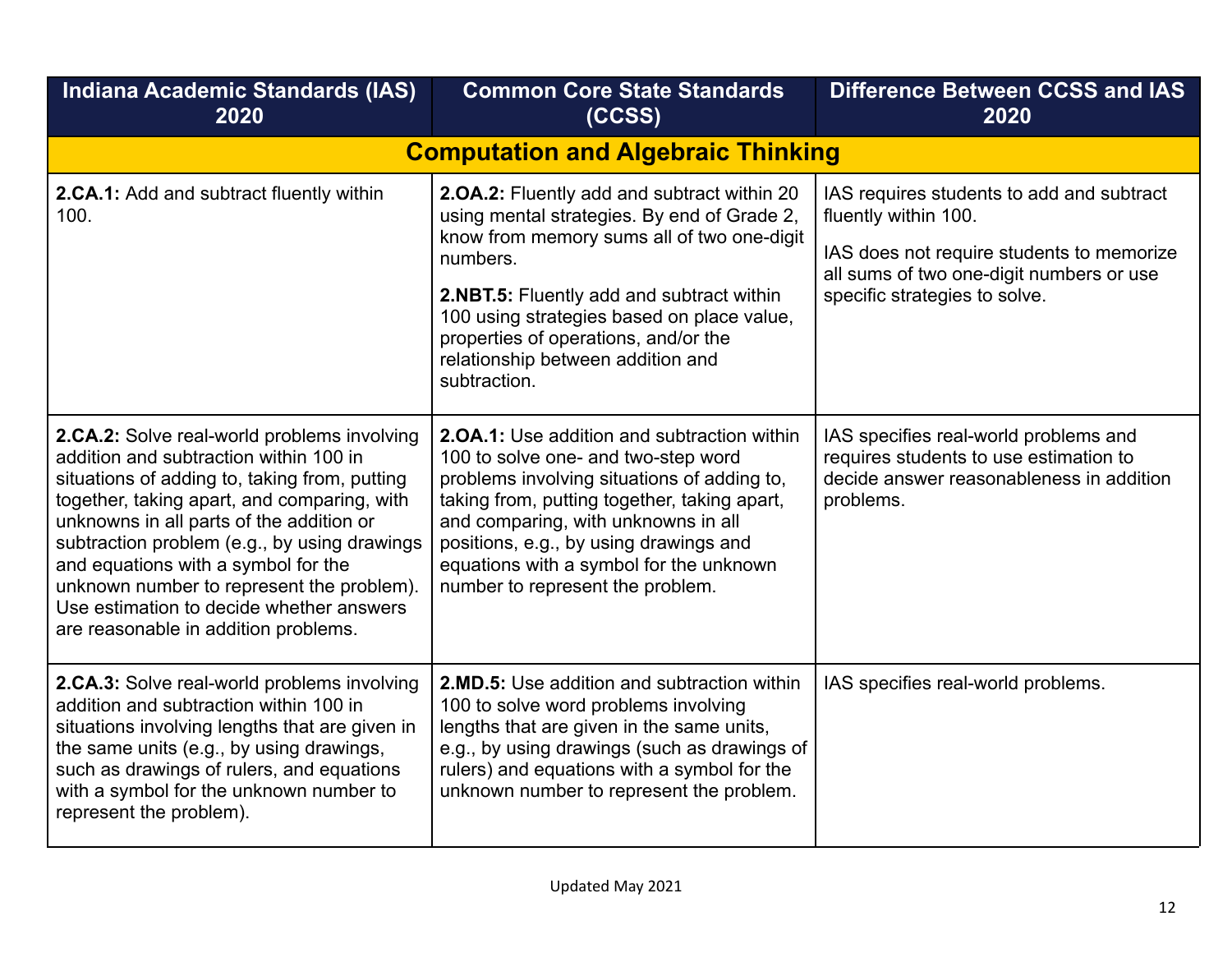| <b>2.CA.4:</b> Add and subtract within 1000, using<br>models or drawings and strategies based on<br>place value, properties of operations, and/or<br>the relationship between addition and<br>subtraction; describe the strategy and<br>explain the reasoning used. Understand that<br>in adding or subtracting three-digit numbers,<br>one adds or subtracts hundreds and<br>hundreds, tens and tens, ones and ones,<br>and that sometimes it is necessary to<br>compose or decompose tens or hundreds. | 2.NBT.6: Add up to four two-digit numbers<br>using strategies based on place value and<br>properties of operations.<br>2.NBT.7: Add and subtract within 1000,<br>using concrete models or drawings and<br>strategies based on place value, properties<br>of operations, and/or the relationship<br>between addition and subtraction; relate the<br>strategy to a written method. Understand<br>that in adding or subtracting three-digit<br>numbers, one adds or subtracts hundreds<br>and hundreds, tens and tens, ones and<br>ones; and sometimes it is necessary to<br>compose or decompose tens or hundreds.<br>2.NBT.8: Mentally add 10 or 100 to a given<br>number 100-900, and mentally subtract 10<br>or 100 from a given number 100-900. | IAS does not require students to add up to<br>four two-digit numbers or mentally add and<br>subtract.                                                                                                                         |
|----------------------------------------------------------------------------------------------------------------------------------------------------------------------------------------------------------------------------------------------------------------------------------------------------------------------------------------------------------------------------------------------------------------------------------------------------------------------------------------------------------|---------------------------------------------------------------------------------------------------------------------------------------------------------------------------------------------------------------------------------------------------------------------------------------------------------------------------------------------------------------------------------------------------------------------------------------------------------------------------------------------------------------------------------------------------------------------------------------------------------------------------------------------------------------------------------------------------------------------------------------------------|-------------------------------------------------------------------------------------------------------------------------------------------------------------------------------------------------------------------------------|
| <b>2.CA.5:</b> Use addition to find the total<br>number of objects arranged in rectangular<br>arrays with up to 5 rows and up to 5<br>columns; write an equation to express the<br>total as a sum of equal groups.                                                                                                                                                                                                                                                                                       | <b>2.OA.4:</b> Use addition to find the total<br>number of objects arranged in rectangular<br>arrays with up to 5 rows and up to 5<br>columns; write an equation to express the<br>total as a sum of equal addends.                                                                                                                                                                                                                                                                                                                                                                                                                                                                                                                               | No content differences identified.                                                                                                                                                                                            |
| 2.CA.6: Show that the order in which two<br>numbers are added (commutative property)<br>and how the numbers are grouped in<br>addition (associative property) will not<br>change the sum. These properties can be<br>used to show that numbers can be added in<br>any order.                                                                                                                                                                                                                             | <b>1.OA.3:</b> Apply properties of operations as<br>strategies to add and subtract.<br>2.NBT.9: Explain why addition and<br>subtraction strategies work, using place<br>value and the properties of operations.                                                                                                                                                                                                                                                                                                                                                                                                                                                                                                                                   | IAS specifies use of the commutative and<br>associative property to show the order of<br>two numbers will not change the sum.<br>IAS does not require students to explain<br>why addition and subtraction strategies<br>work. |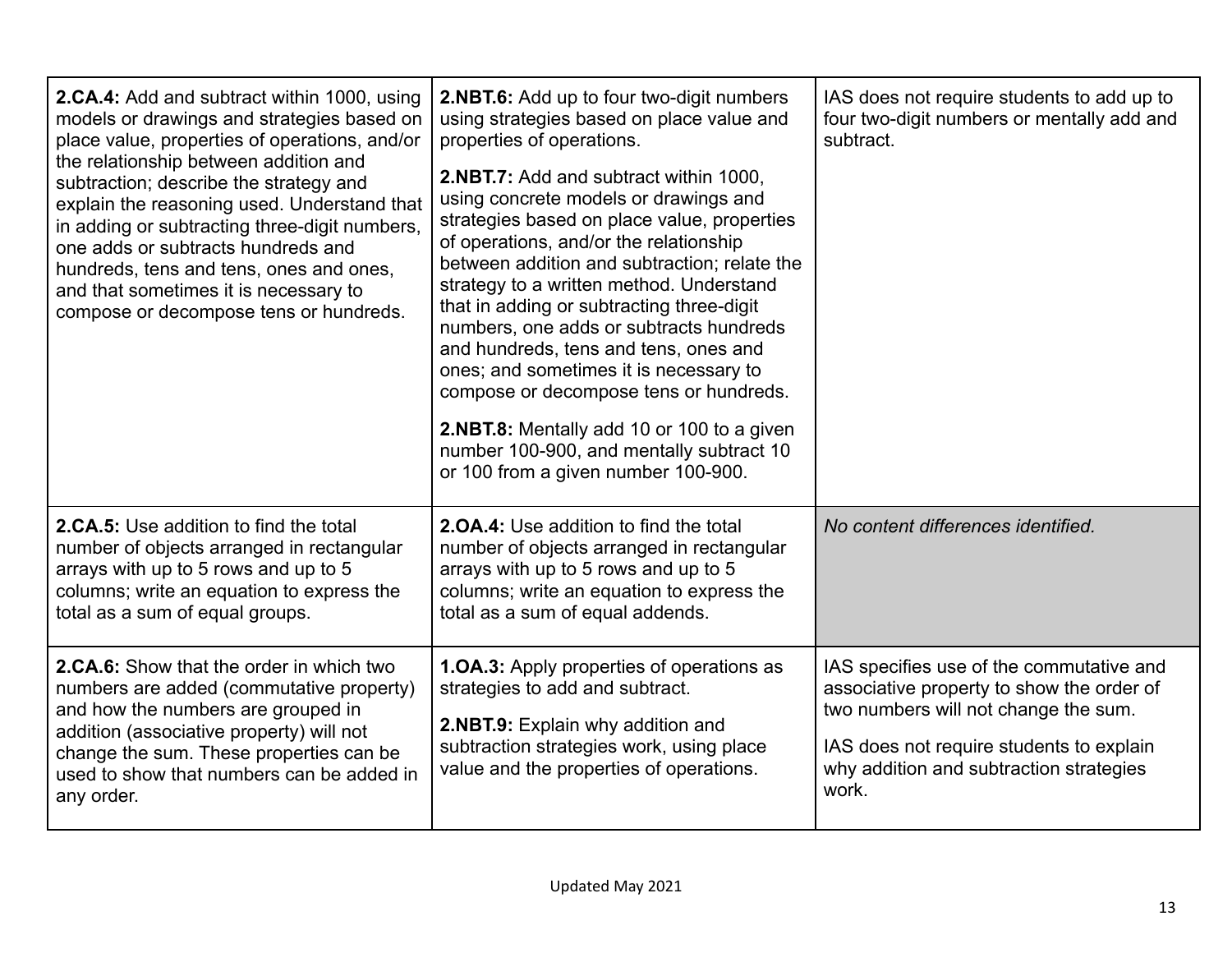| 2.CA.7: Create, extend, and give an<br>appropriate rule for number patterns using<br>addition and subtraction within 1000. | No CCSS equivalent. |  |
|----------------------------------------------------------------------------------------------------------------------------|---------------------|--|
|----------------------------------------------------------------------------------------------------------------------------|---------------------|--|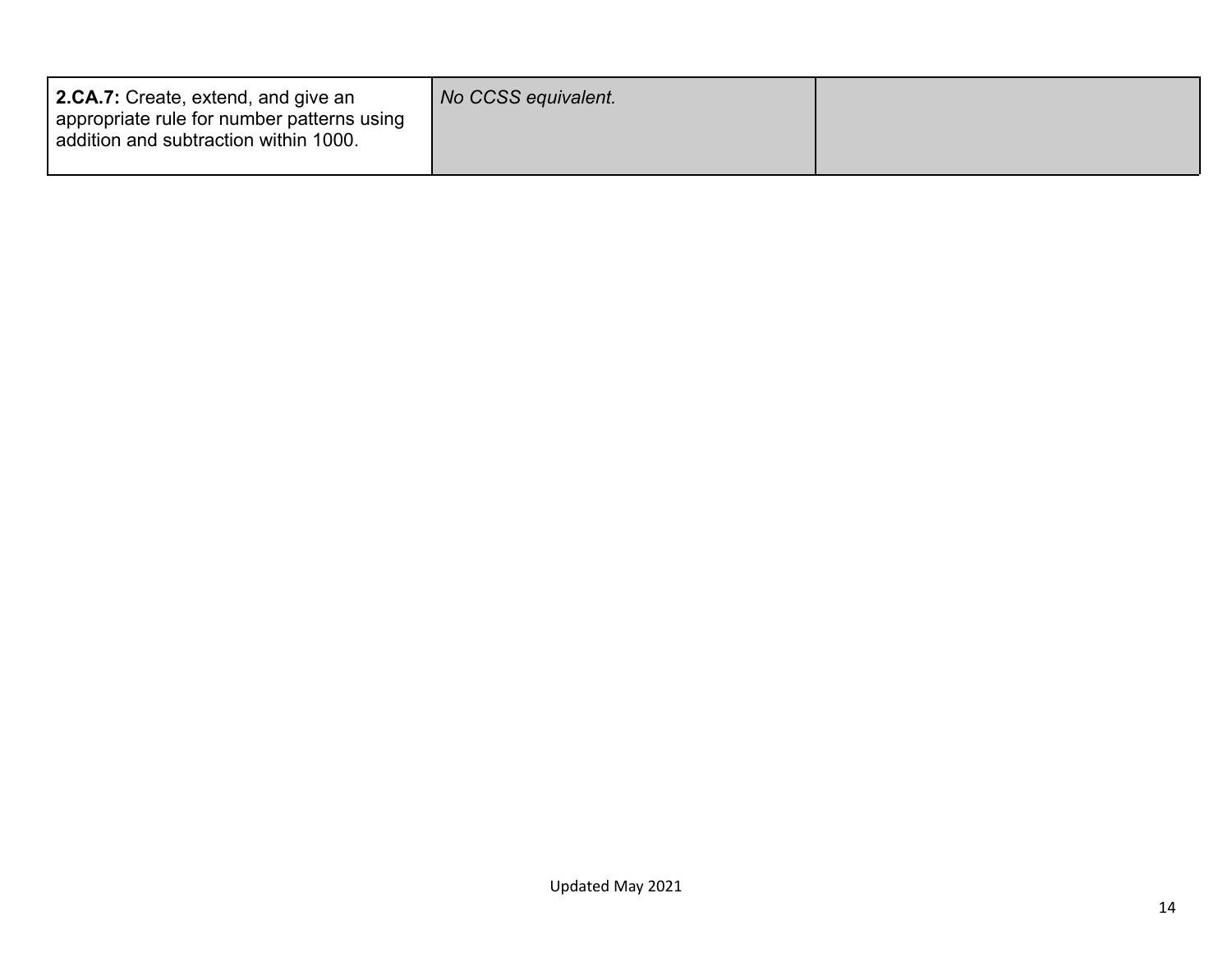| <b>Indiana Academic Standards (IAS)</b><br>2020                                                                                                                                                                                                                                                                               | <b>Common Core State Standards</b><br>(CCSS)                                                                                                                                                                                                                                                                                       | <b>Difference Between CCSS and IAS</b><br>2020                                                                                                                       |  |  |
|-------------------------------------------------------------------------------------------------------------------------------------------------------------------------------------------------------------------------------------------------------------------------------------------------------------------------------|------------------------------------------------------------------------------------------------------------------------------------------------------------------------------------------------------------------------------------------------------------------------------------------------------------------------------------|----------------------------------------------------------------------------------------------------------------------------------------------------------------------|--|--|
| <b>Geometry</b>                                                                                                                                                                                                                                                                                                               |                                                                                                                                                                                                                                                                                                                                    |                                                                                                                                                                      |  |  |
| 2.G.1: Identify, describe, and classify two-<br>and three-dimensional shapes (triangle,<br>square, rectangle, cube, right rectangular<br>prism) according to the number and shape<br>of faces and the number of sides and/or<br>vertices. Draw two-dimensional shapes.                                                        | 2.G.1: Recognize and draw shapes having<br>specified attributes, such as a given number<br>of angles or a given number of equal faces.<br>Identify triangles, quadrilaterals, pentagons,<br>hexagons, and cubes.                                                                                                                   | IAS requires students to describe and<br>classify two- and three-dimensional shapes<br>specifying triangle, square, rectangle, cube,<br>and right rectangular prism. |  |  |
| 2.G.2: Create squares, rectangles, triangles,<br>cubes, and right rectangular prisms using<br>appropriate materials.                                                                                                                                                                                                          | No CCSS equivalent.                                                                                                                                                                                                                                                                                                                |                                                                                                                                                                      |  |  |
| 2.G.3: Investigate and predict the result of<br>composing and decomposing two- and<br>three-dimensional shapes.                                                                                                                                                                                                               | No CCSS equivalent.                                                                                                                                                                                                                                                                                                                |                                                                                                                                                                      |  |  |
| 2.G.4: Partition a rectangle into rows and<br>columns of same-size (unit) squares and<br>count to find the total number of same-size<br>squares.                                                                                                                                                                              | 2.G.2: Partition a rectangle into rows and<br>columns of same-size squares and count to<br>find the total number of them.                                                                                                                                                                                                          | No content differences identified.                                                                                                                                   |  |  |
| 2.G.5: Partition circles and rectangles into<br>two, three, or four equal parts; describe the<br>shares using the words halves, thirds, half<br>of, a third of, etc.; and describe the whole as<br>two halves, three thirds, four fourths.<br>Recognize that equal parts of identical<br>wholes need not have the same shape. | 2.G.3: Partition circles and rectangles into<br>two, three, or four equal shares, describe<br>the shares using the words halves, thirds,<br>half of, a third of, etc., and describe the<br>whole as two halves, three thirds, four<br>fourths. Recognize that equal shares of<br>identical wholes need not have the same<br>shape. | No differences identified.                                                                                                                                           |  |  |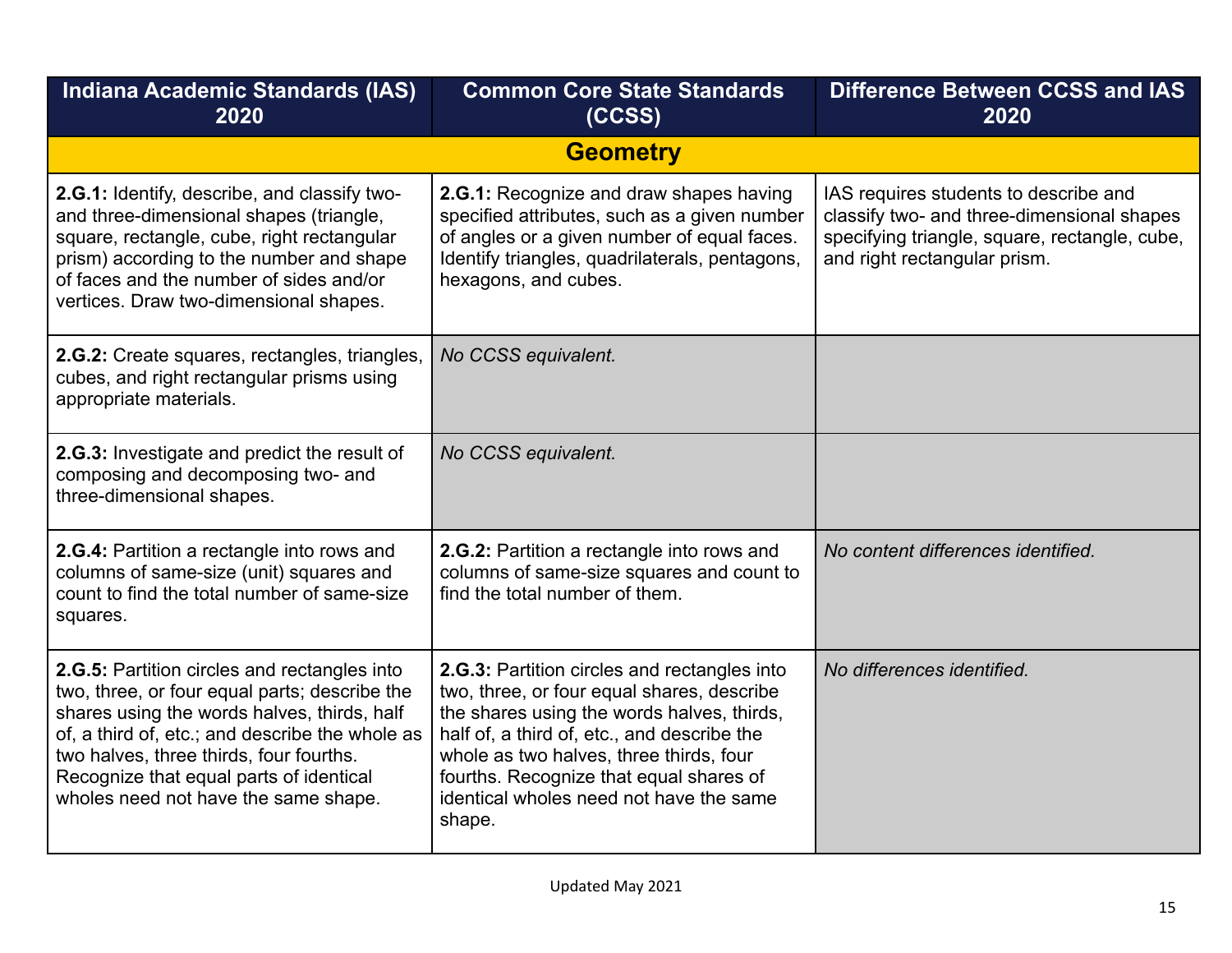| Indiana Academic Standards (IAS)<br>2020                                                                                                                                                                                       | <b>Common Core State Standards</b><br>(CCSS)                                                                                                                                                                                                                                                                                                                                                                                                                                                                                                                                                                                                                                                                 | <b>Difference Between CCSS and IAS</b><br>2020                                                                                                                                                                                                                                                         |  |  |
|--------------------------------------------------------------------------------------------------------------------------------------------------------------------------------------------------------------------------------|--------------------------------------------------------------------------------------------------------------------------------------------------------------------------------------------------------------------------------------------------------------------------------------------------------------------------------------------------------------------------------------------------------------------------------------------------------------------------------------------------------------------------------------------------------------------------------------------------------------------------------------------------------------------------------------------------------------|--------------------------------------------------------------------------------------------------------------------------------------------------------------------------------------------------------------------------------------------------------------------------------------------------------|--|--|
| <b>Measurement</b>                                                                                                                                                                                                             |                                                                                                                                                                                                                                                                                                                                                                                                                                                                                                                                                                                                                                                                                                              |                                                                                                                                                                                                                                                                                                        |  |  |
| 2.M.1: Describe the relationships among<br>inch, foot, and yard. Describe the<br>relationship between centimeter and meter.                                                                                                    | No CCSS equivalent.                                                                                                                                                                                                                                                                                                                                                                                                                                                                                                                                                                                                                                                                                          |                                                                                                                                                                                                                                                                                                        |  |  |
| 2.M.2: Estimate and measure the length of<br>an object by selecting and using appropriate<br>tools, such as rulers, yardsticks, meter<br>sticks, and measuring tapes to the nearest<br>inch, foot, yard, centimeter and meter. | <b>2.MD.1:</b> Measure the length of an object by<br>selecting and using appropriate tools such<br>as rulers, yardsticks, meter sticks, and<br>measuring tapes.<br>2.MD.3: Estimate lengths using units of<br>inches, feet, centimeters, and meters.<br>2.MD.9: Generate measurement data by<br>measuring lengths of several objects to the<br>nearest whole unit, or by making repeated<br>measurements of the same object. Show<br>the measurements by making a line<br>plot, where the horizontal scale is marked off<br>in whole-number units.<br>2.MD.4: Measure to determine how much<br>longer one object is than another,<br>expressing the length difference in terms of<br>a standard length unit. | IAS requires students to measure to the<br>nearest inch, foot, yard, centimeter, and<br>meter.<br>IAS does not require students to generate<br>measurement data or show the<br>measurements on a line plot.<br>IAS does not require students to measure<br>how much longer one object is than another. |  |  |
| 2.M.3: Understand that the length of an<br>object does not change regardless of the<br>units used. Measure the length of an object<br>twice using length units of different lengths<br>for the two measurements. Describe how  | 2.MD.2: Measure the length of an object<br>twice, using length units of different lengths<br>for the two measurements; describe how the<br>two measurements relate to the size of the<br>unit chosen.                                                                                                                                                                                                                                                                                                                                                                                                                                                                                                        | IAS requires students understand the length<br>of an object does not change regardless of<br>the units used.                                                                                                                                                                                           |  |  |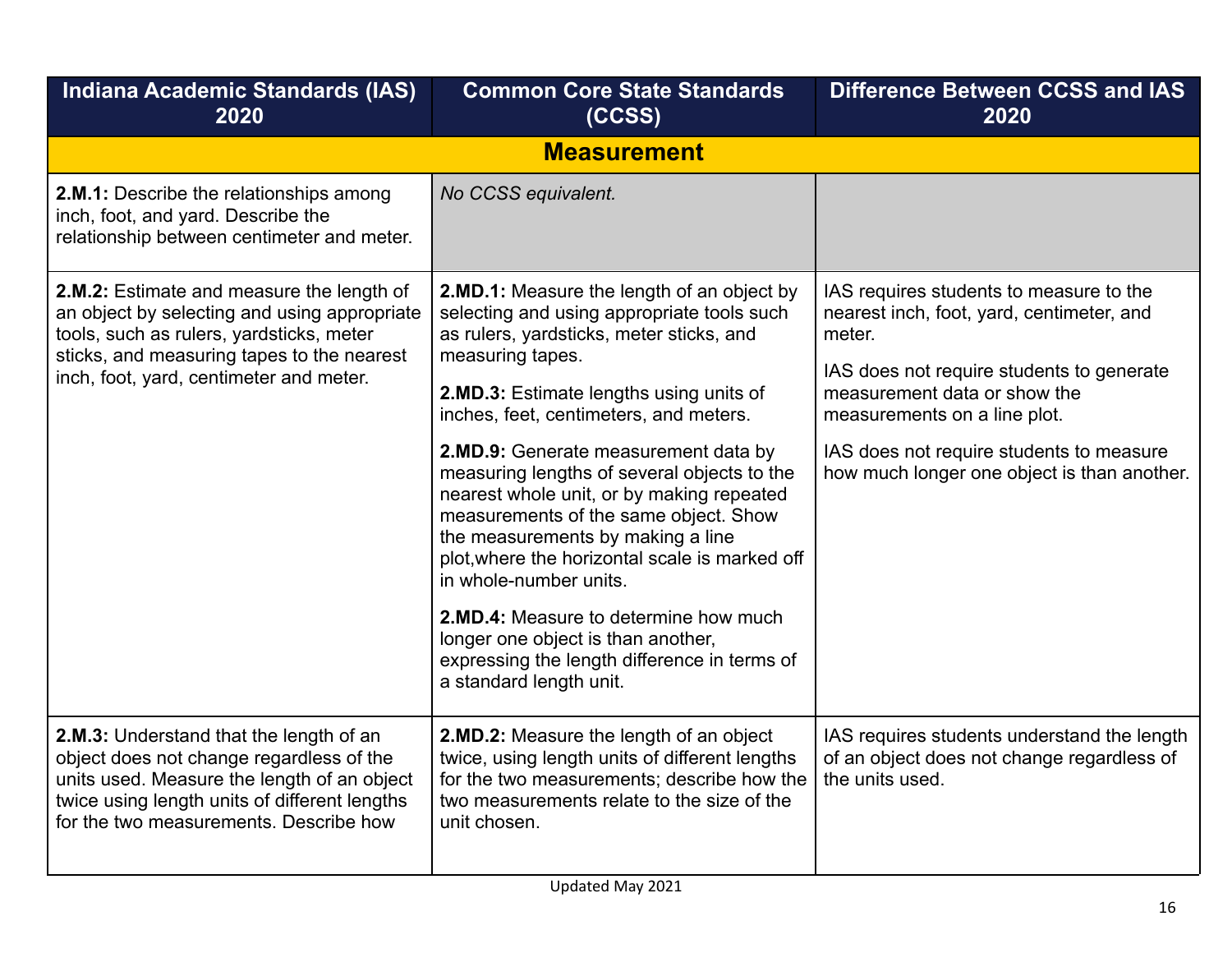| the two measurements relate to the size of<br>the unit chosen.                                                                                                                                                             |                                                                                                                                                |                                                                                                                                         |
|----------------------------------------------------------------------------------------------------------------------------------------------------------------------------------------------------------------------------|------------------------------------------------------------------------------------------------------------------------------------------------|-----------------------------------------------------------------------------------------------------------------------------------------|
| <b>2.M.4: Estimate and measure volume</b><br>(capacity) using cups and pints.                                                                                                                                              | No CCSS equivalent.                                                                                                                            |                                                                                                                                         |
| <b>2.M.5:</b> Tell and write time to the nearest five<br>minutes from analog clocks, using a.m. and<br>p.m. Solve real-world problems involving<br>addition and subtraction of time intervals on<br>the hour or half hour. | <b>2.MD.7:</b> Tell and write time from analog and<br>digital clocks to the nearest five minutes,<br>using a.m. and p.m.                       | IAS requires students to solve real-world<br>problems involving addition and subtraction<br>of time intervals on the hour or half hour. |
| <b>2.M.6:</b> Describe relationships of time,<br>including: seconds in a minute; minutes in<br>an hour; hours in a day; days in a week; and<br>days, weeks, and months in a year.                                          | No CCSS equivalent.                                                                                                                            |                                                                                                                                         |
| <b>2.M.7:</b> Find the value of a collection of<br>pennies, nickels, dimes, quarters and<br>dollars.                                                                                                                       | 2.MD.8: Solve word problems involving<br>dollar bills, quarters, dimes, nickels, and<br>pennies, using \$ and $\phi$ symbols<br>appropriately. | IAS does not require students to solve word<br>problems.                                                                                |